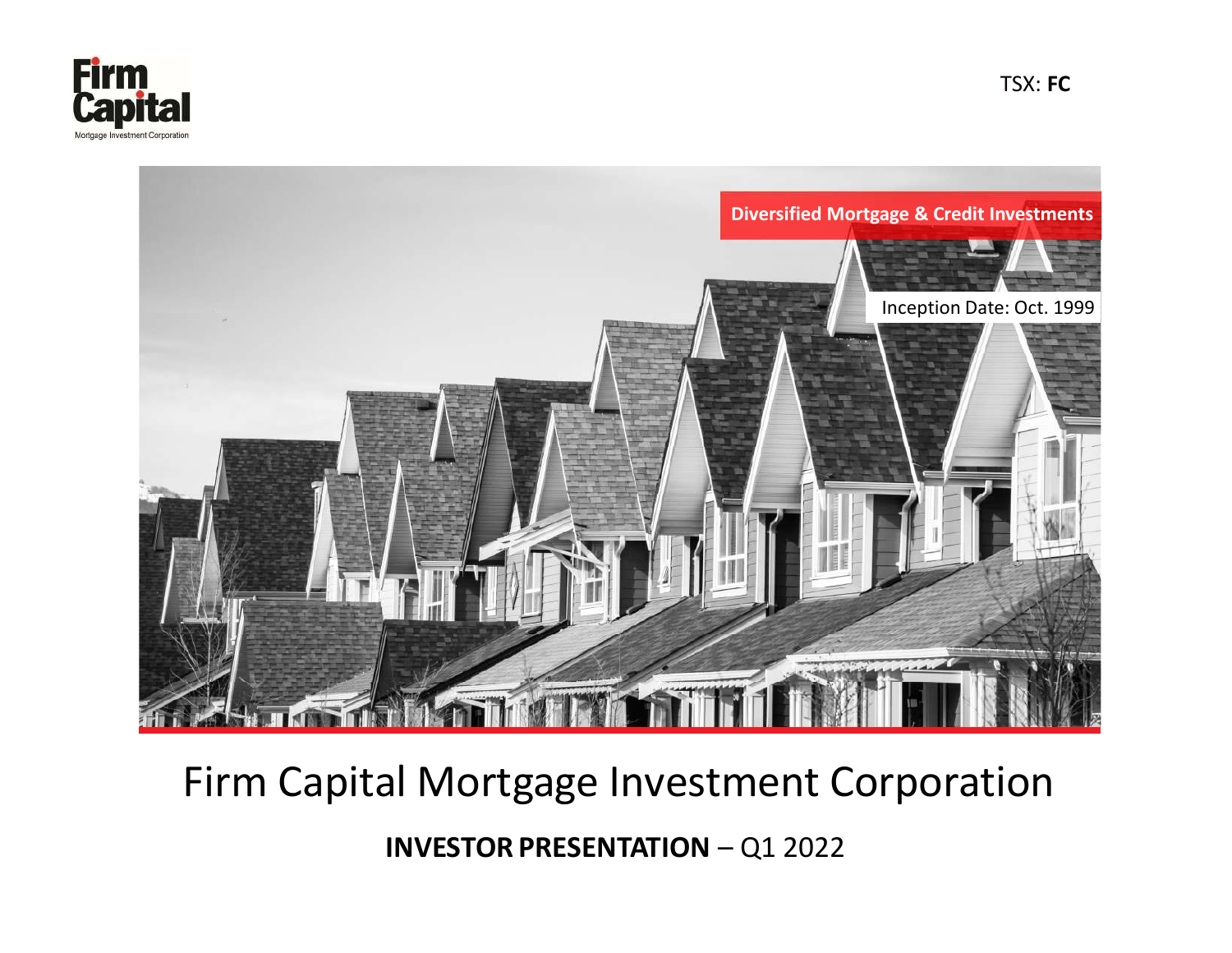

#### Contents

| <b>INTRODUCTION</b>                       | 3              | <b>BOARD OF DIRECT</b> |
|-------------------------------------------|----------------|------------------------|
| <b>HISTORY</b>                            | 4              | <b>CONTACT INFORM</b>  |
| FIRM CAPITAL ADVANTAGE                    | 5              | <b>DISCLAIMER</b>      |
| <b>INVESTMENT HIGHLIGHTS</b>              | 6              |                        |
| ALIGNED MANAGEMENT INTERESTS              | $\overline{7}$ |                        |
| <b>LENDING APPROACH</b>                   | 8              |                        |
| <b>CAPITAL STACK</b>                      | 9              |                        |
| <b>OPERATING STANDARDS</b>                | 10             |                        |
| Q1/2022 FINANCIAL HIGHLIGHTS              | 11             |                        |
| Q1/2022 RESULTS OF OPERATIONS             | 12             |                        |
| ANNUALIZED RETURN ON SHAREHOLDER'S EQUITY | 13             |                        |
| STABLE CASH DIVIDENDS                     | 14             |                        |
| INCREASING MORTGAGE PORTFOLIO             | 15             |                        |
| <b>DEAL FLOW</b>                          | 16             |                        |
| ACCESSING THE CAPITAL MARKETS             | 17             |                        |
| AVERAGE SHARE PRICE & TRADING VOLUME      | 18             |                        |
| AN ATTRACTIVE INVESTMENT                  | 19             |                        |
| 2022 OUTLOOK                              | 20             |                        |
|                                           |                |                        |

| INTRODUCTION           | <b>BOARD OF DIRECTORS</b>  | ᅀᆠ       |
|------------------------|----------------------------|----------|
| HISTORY                | <b>CONTACT INFORMATION</b> |          |
| FIRM CAPITAL ADVANTAGE | DISCLAIMER                 | <u> </u> |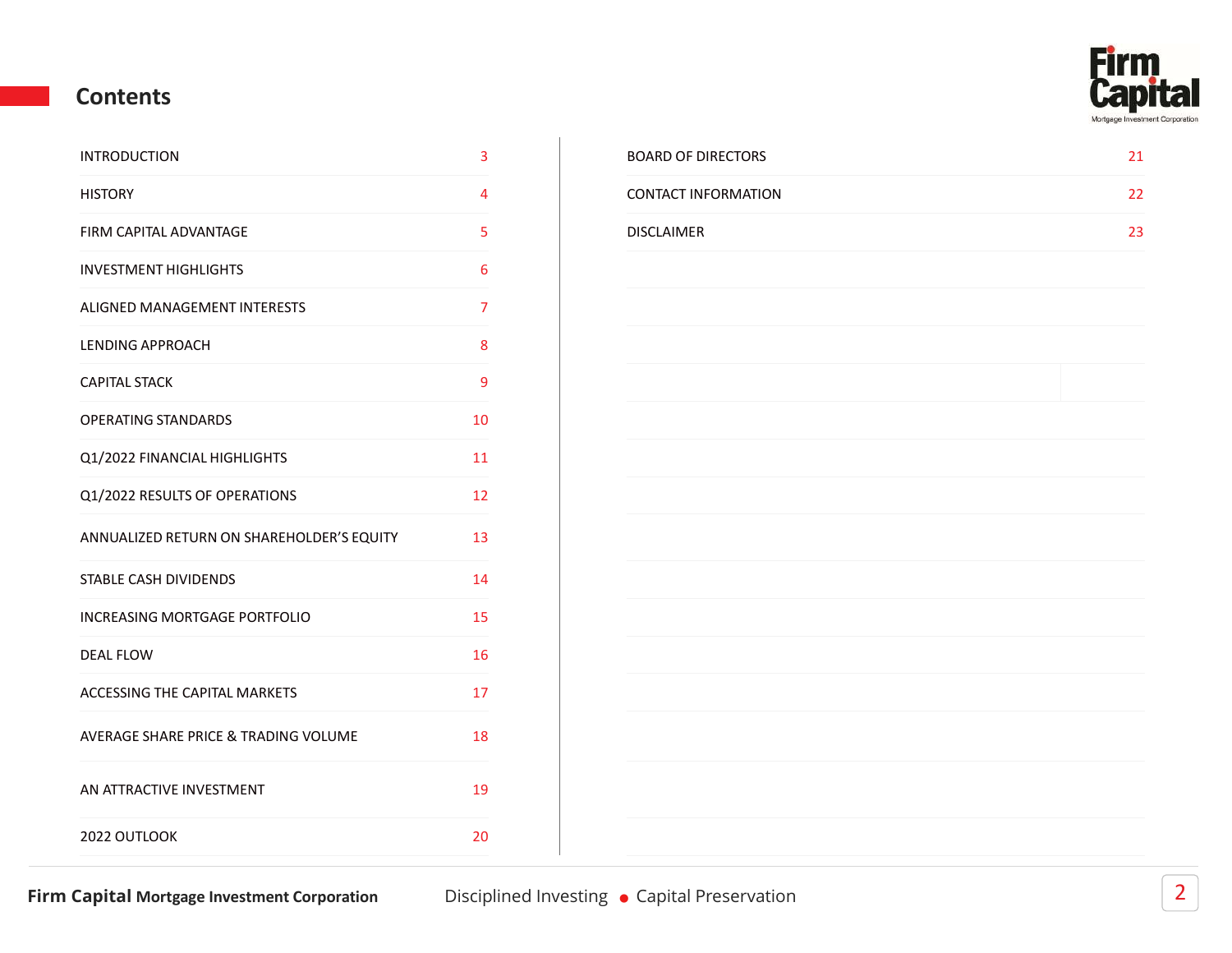#### Introduction



Firm Capital operates as a boutique real estate and financial services equity investment company deploying capital opportunistically between debt and equity in the real estate private and public markets across Canada and parts of the U.S.

> **Disciplined Capital Preservation** Investing Firm **NOW THE REAL PROPERTY** Capital

#### Operating in the same industry for over 35 years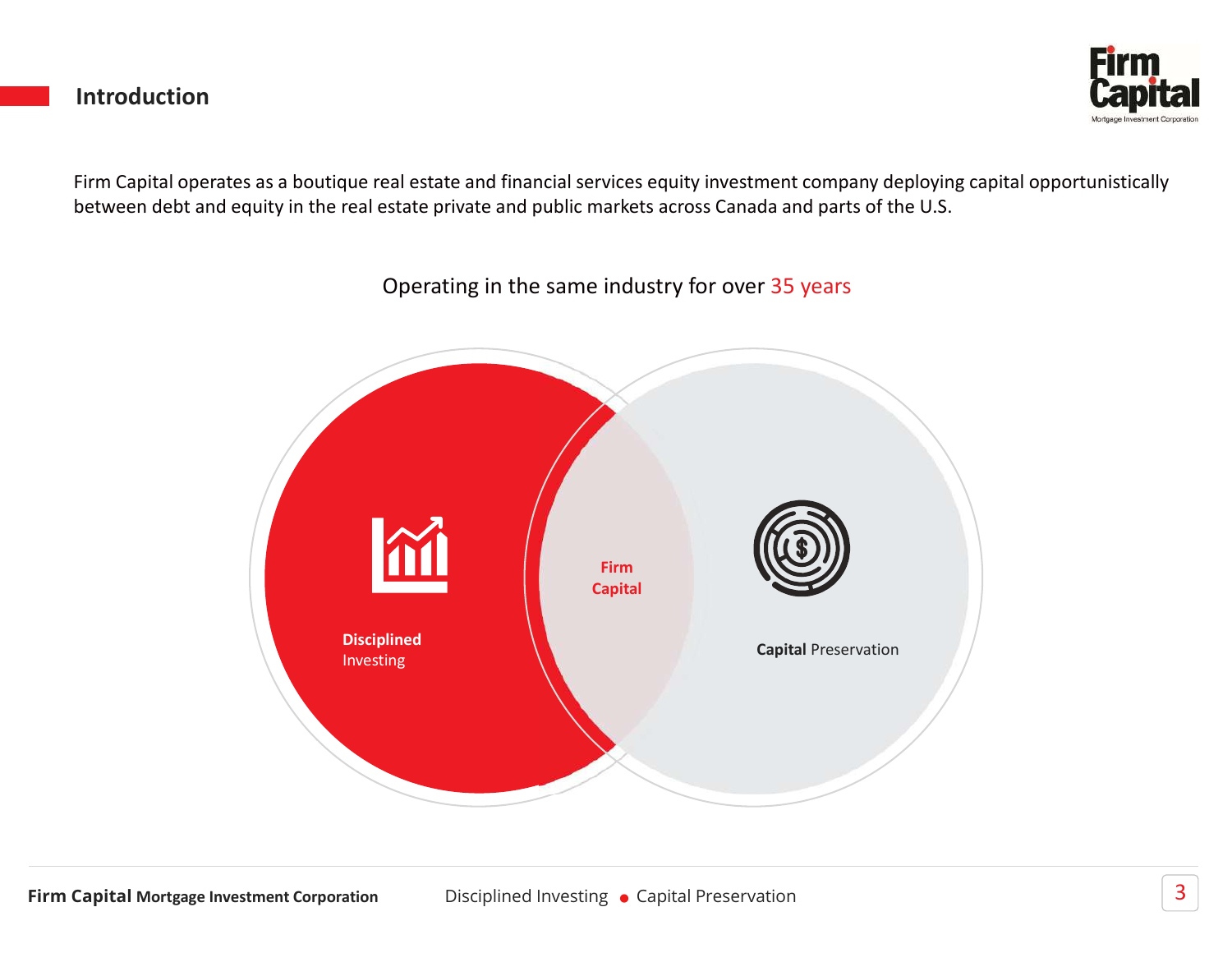



# Since inception in 1988,

**Since inception**<br> **Since inception**<br>
in 1988,<br>
Firm Capital Organization has established an exceptional<br>
track record demonstrated by past performance, and prides<br>
tiself on its risk management abilities to protect and<br>
p **Since inception**<br> **Since inception**<br> **in 1988,**<br>
Firm Capital Organization has established an exceptional<br>
track record demonstrated by past performance, and prides<br>
itself on its risk management abilities to protect and<br> **Since inception**<br>**Since inception**<br>in 1988,<br>Firm Capital Organization has established an exceptional<br>track record demonstrated by past performance, and prides<br>preserve capital, while acting as a disciplined investor.<br>PROF **Since inception**<br>Since inception<br>in 1988,<br>Firm Capital Organization has established an exceptional<br>track record demonstrated by past performance, and prides<br>tiself on its risk management abilities to protect and<br>preserve

#### PROFICIENT SERVICES PROVIDED BY FIRM CAPITAL:

Mortgage Lender Principal Investor Capital Partner Activist and Innovative Investor Property and Asset Manager Real Estate Owner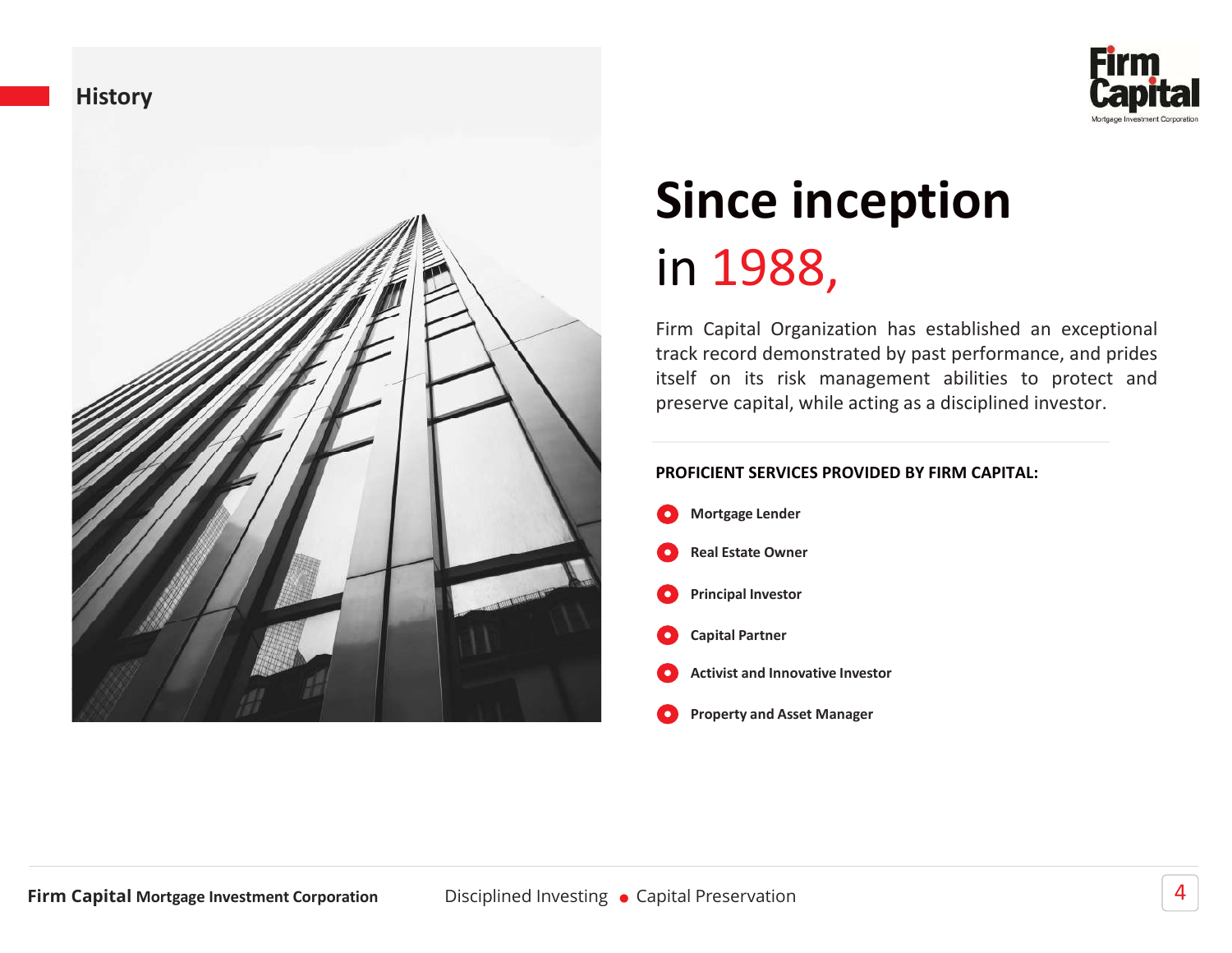#### Firm Capital Advantage Investing Integrity



#### EXPERIENCE MATTERS

EXPERIENCE MATTERS<br>
EXPERIENCE MATTERS<br>
Experienced team managing debt and real<br>
estate throughout a real estate cycle<br>
35+ year track record with management<br>
industry experience in excess of 100 years EXPERIENCE MATTERS<br>Experienced team managing debt and real<br>estate throughout a real estate cycle<br>35+ year track record with management<br>industry experience in excess of 100 years EXPERIENCE MATTERS<br>Experienced team managing debt and real<br>estate throughout a real estate cycle<br>35+ year track record with management<br>industry experience in excess of 100 years



#### DISCIPLINED INVESTING

DISCIPLINED INVESTING<br>Disciplined investing focused on<br>capital preservation & consistent<br>returns DISCIPLINED INVESTING<br>Disciplined investing focused on<br>capital preservation & consistent<br>returns returns DISCIPLINED INVESTING<br>Disciplined investing focused on<br>capital preservation & consistent<br>returns<br>PROVEN TRACK RECORD<br>Long term track record creating<br>value with attractive yields for<br>investors **DISCIPLINED INVESTING**<br>Disciplined investing focused on<br>capital preservation & consistent<br>returns<br>PROVEN TRACK RECORD<br>Long term track record creating<br>value with attractive yields for<br>investors capital preservation & consistent

#### PROVEN TRACK RECORD

investors

#### DIRECT INVESTMENTS

#### PUBLIC ENTITIES

policies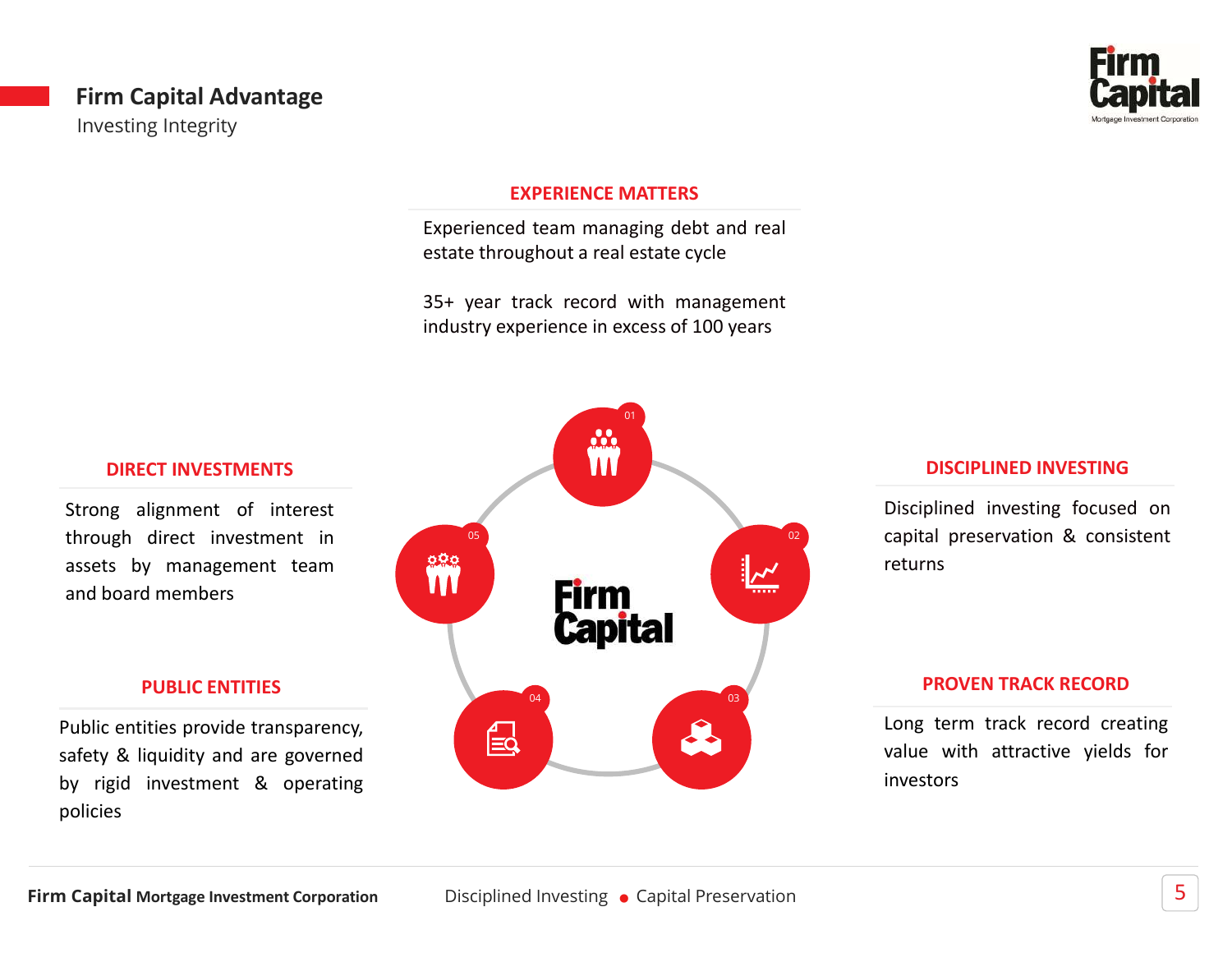#### Investment Highlights



| <b>Investment Highlights</b>                                            | -Irm                                                                                                                                                                                                                                                                                                                                                                                         |
|-------------------------------------------------------------------------|----------------------------------------------------------------------------------------------------------------------------------------------------------------------------------------------------------------------------------------------------------------------------------------------------------------------------------------------------------------------------------------------|
| <b>Underlying Assets</b>                                                | • Portfolio comprised of 224 investments                                                                                                                                                                                                                                                                                                                                                     |
| <b>Alignment of Interests</b>                                           | • Management Team & Board Members co-invested alongside investors \$60M with the Corporation in its Investment<br>Portfolio as at March 31, 2022<br>• 777,228 shares are held by Directors and Officers as at March 31, 2022<br>25% pari-passu investment in all non-conventional mortgages                                                                                                  |
| <b>Strategic Portfolio Diversification</b>                              | Strategically diversified by geography (mainly in Southern Ontario), mortgage type (mainly conventional first<br>mortgages not exceeding 75% LTV), loan amount (majority less than \$2.5M), and by property type (mainly<br>residential construction & land)                                                                                                                                 |
| <b>Compelling Investment Metrics &amp;</b><br><b>Fundamental Growth</b> | • Monthly distributions of \$0.078/Share plus additional "top up" dividend at year-end<br>• A \$100 investment in Common Shares in October 6, 1999, assuming reinvested dividends, would be worth \$971 as<br>of March 31, 2022 (as opposed to \$554 if invested in S&P/TSX Composite Index) for a 10.63% CAGR<br>• Firm Capital Organization loaned more than \$11.7 Billion from 2000-2021 |
| <b>Disciplined Philosophy</b>                                           | Conservative underwriting philosophy & default recovery program (no loan losses since inception)<br>• Have Impairment Allowance (Loan Loss Reserve) in place to soften effects of possible losses<br>• Short-term lending (48.6% maturing by Dec. 31/22 plus 43.4% maturing by Dec. 31/23)<br>• Performance driven compensation to Investment Manager (not on cash or non-performing loans)  |
| <b>Traded on TSX</b><br>(as at May 10, 2022)                            | • TSX: FC<br>• CAD\$12.88/Share<br>· Market Capitalization CAD\$444.1 Million<br>• Shares Issued 34,483,256<br>• TTM yield of 7.4% (includes "top-up" dividend at year-end Dec. 31/21)                                                                                                                                                                                                       |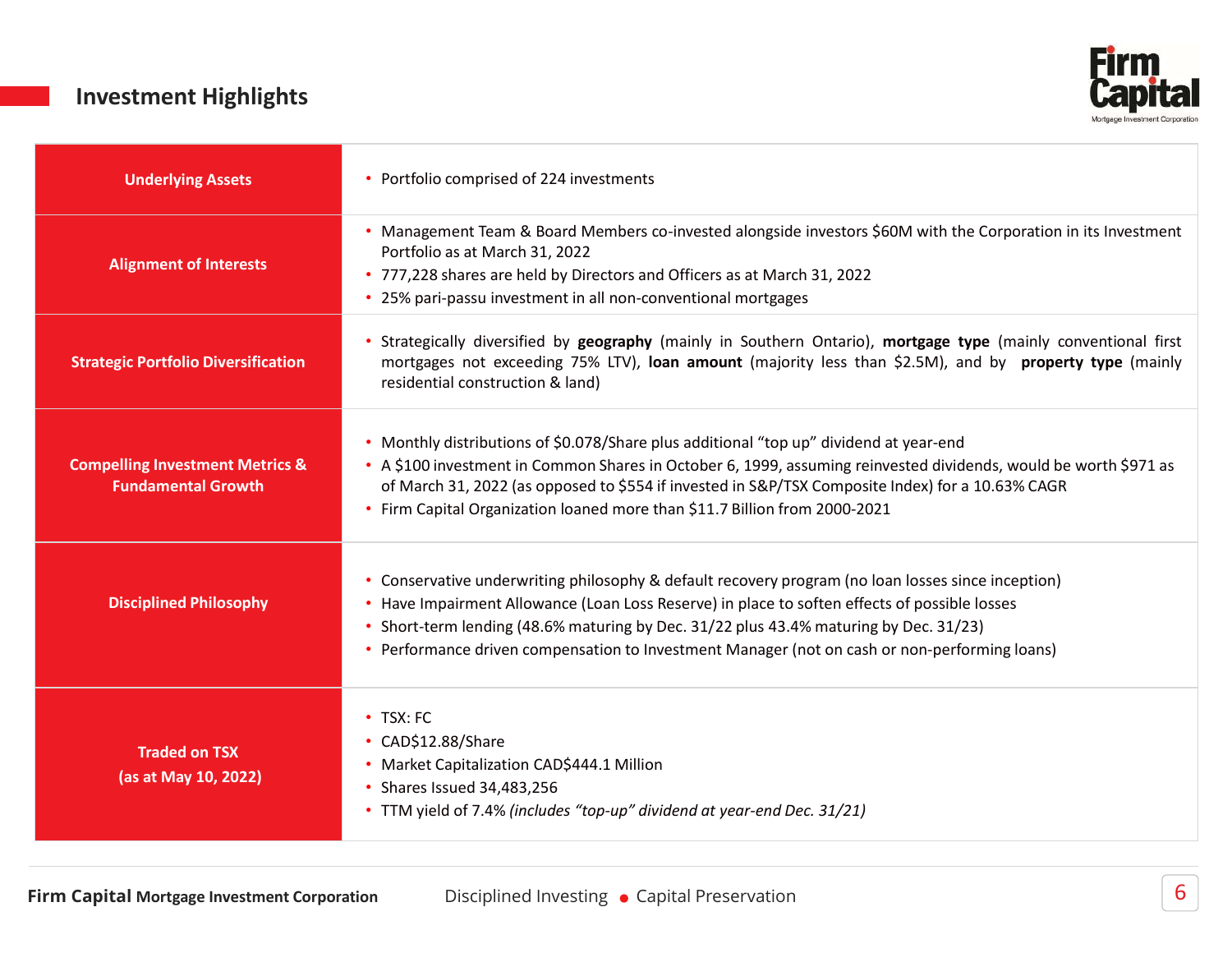

#### Performance Based Compensation

- FCMIC Manager receives 0.75% per annum on performing investments (not cash balances)
- Mortgage Banker receives 0.1% per annum loan servicing fee on performing investments
- Commitment fee income is shared
- Mortgage Banker receives 75% of the commitment & renewal fees and 25% of the special profit income generated from the non-conventional investments after the Corporation has yielded a 10% per annum return on its investments

#### Substantial Personal Investment

- Management, directors and/or their respective associates maintain 25% pari-passu investment in all non-conventional mortgages
- Management and directors are co-investors in most investments

# No acquisition or disposition fees charged!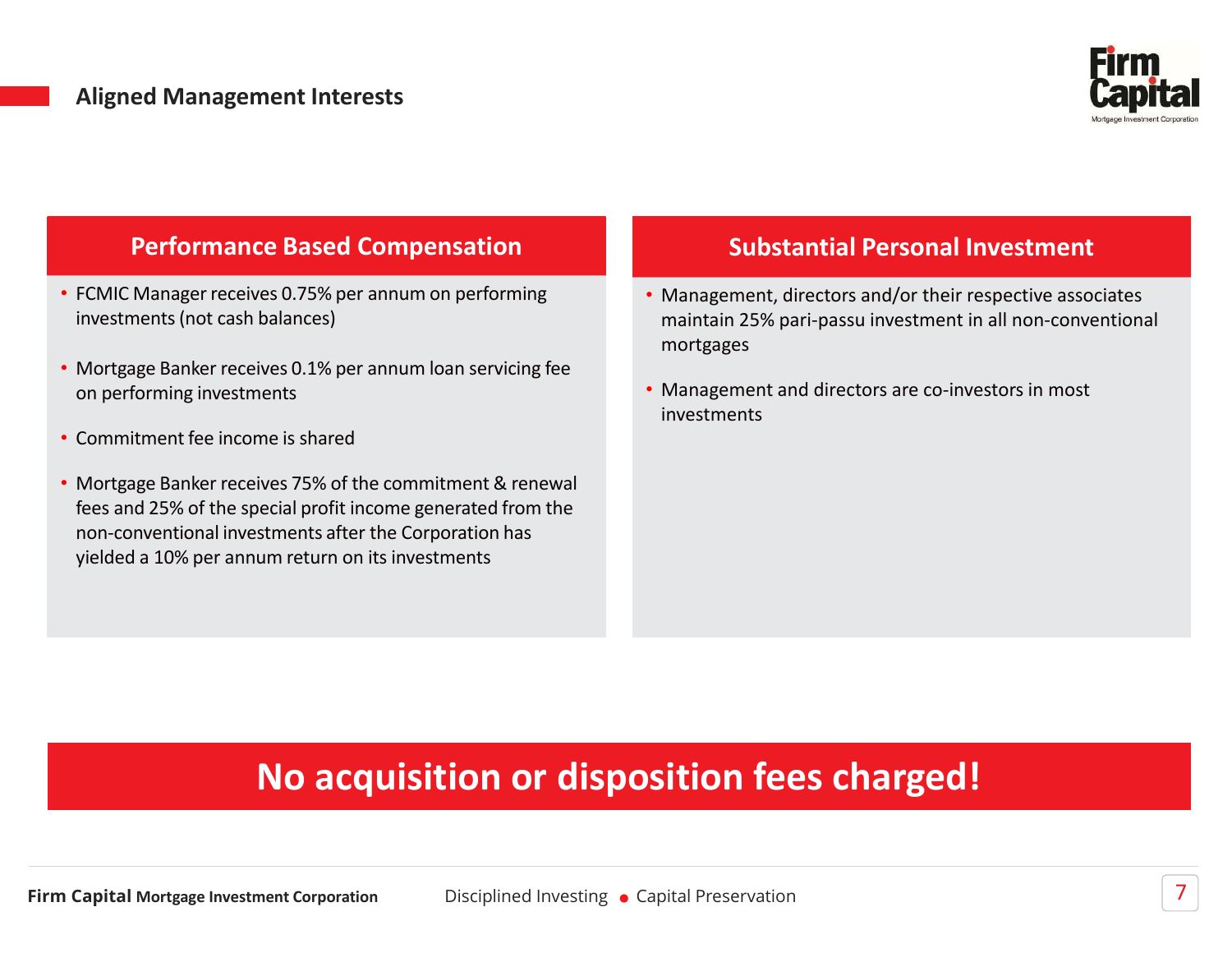# Conservative Lending Approach Conservative Lending Approach<br>
Date: 01/2022<br>
• 73.6% conventional first mortgages<br>
• Experienced borrowers in proven markets<br>
• Conservative lending guidelines restricting investment exposure on loan size and relate Date: Q1/2022

- 
- 
- 





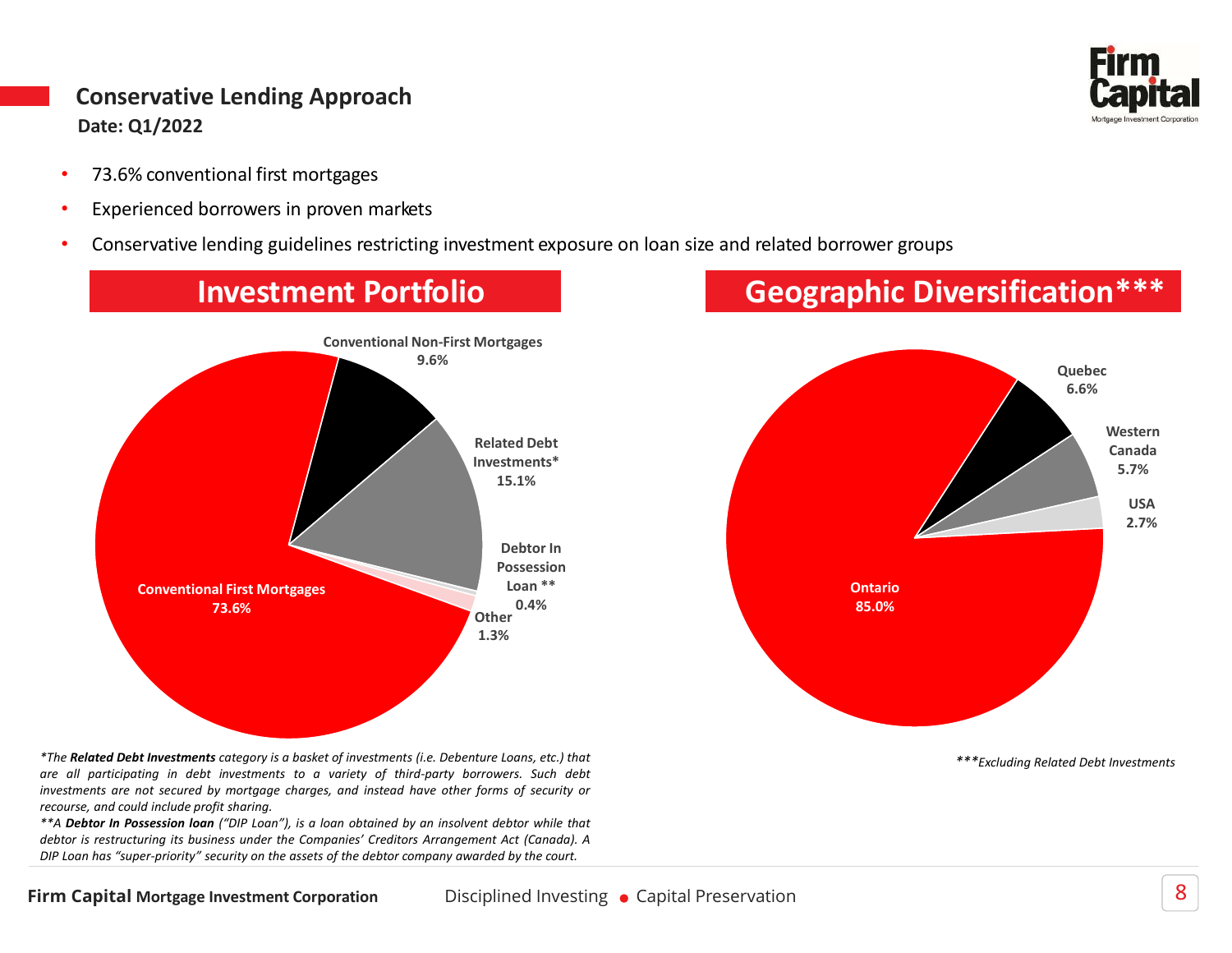

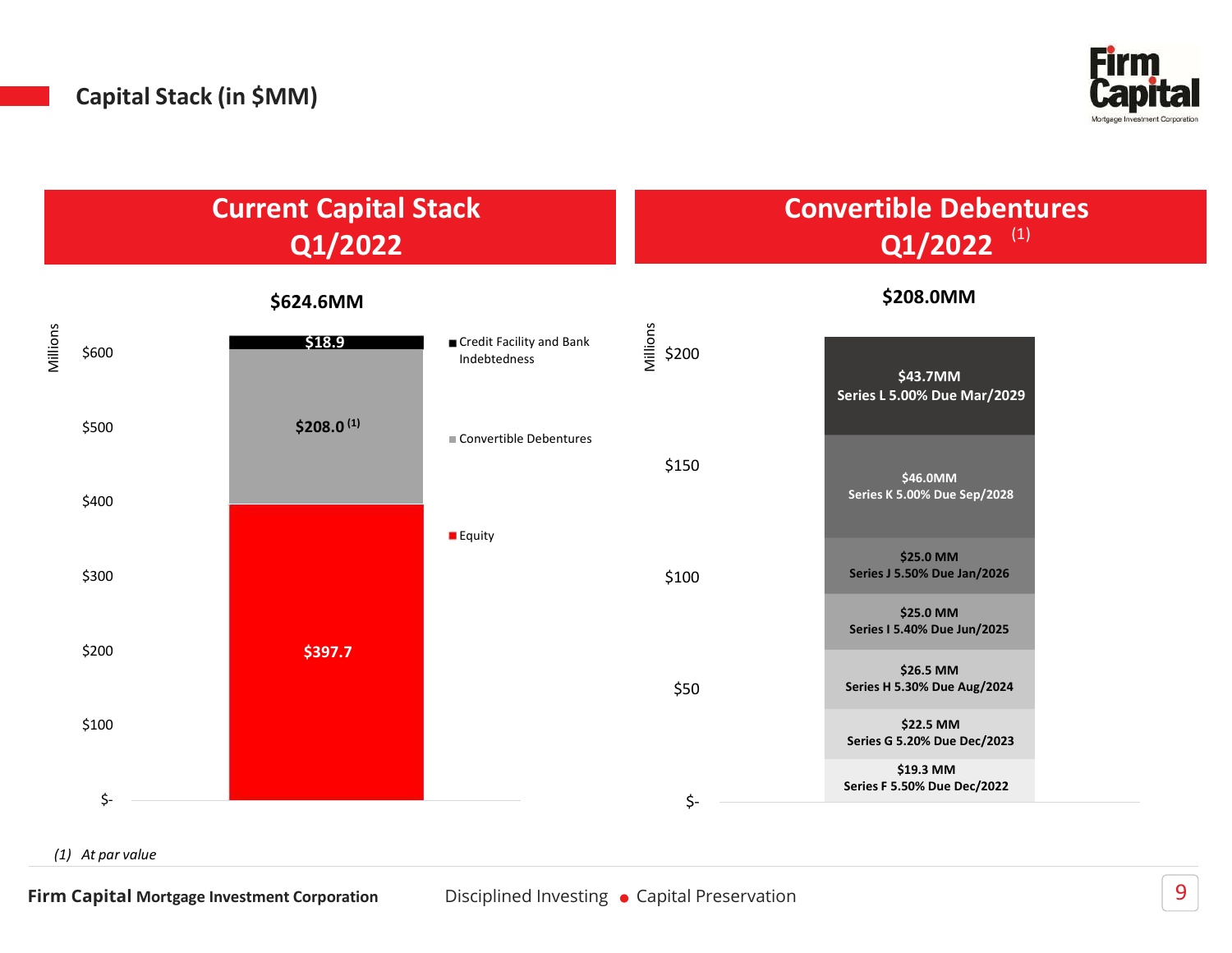#### Rigid Operating Standards



#### Investment Restrictions

- Maximum single conventional first Independent director approval for mortgage restricted to 5%-10% of capital<sup>(1)</sup> depending on LTV  $\qquad \qquad \qquad \circ$  \$1M - \$2M: at least one
- **Example 19 All Standards**<br>
 Maximum single conventional first<br>
 Maximum single conventional first<br>
 Independent director approximation<br>
capital<sup>(1)</sup> depending on LTV<br>
 Maximum single conventional or non-<br>
 Maximum s conventional that is not a first **Rigid Operating Standards**<br> **Investment Restrictions**<br> **Independent Approval**<br> **Maximum single conventional first**<br> **CONFICE ACTION**<br> **CONFICE ACTION**<br> **CONFICE ACTION**<br> **CONFICE ACTION**<br> **CONFICE ACTION**<br> **CONFICE ACTIO** capital (1) **Example 19 All Schemes Contains the amount of non-**<br> **Example 20** All Schemes Conventional first<br> **Example 20** All Schemes Conventional first<br> **Example 20** All Schemes Conventional or non-<br> **Example 20** All Schemes Conve Rigid Operating Standards<br>
Investment Restrictions<br>
Maximum single conventional first<br>
mortgage restricted to 5%-10% of<br>
capital<sup>(1)</sup> depending on LTV<br>
Maximum single conventional or non-<br>
Maximum single conventional or n • Maximum single conventional first<br>
• Independent director approval for capital<sup>(3)</sup> depending on LTV<br>
• Maximum single conventional or non-<br>
• Maximum single conventional or non-<br>
• Maximum single conventional or non-<br>
• ortgage restricted to 5%-10% of<br>
ortgage restricted to 5%-10% of<br>
laximum single conventional or non-<br>
laximum single conventional or non-<br>
ortgage restricted to 2.5% of<br>
ortgage restricted to 2.5% of<br>
ortgage restricted
- 

#### Independent Approval

- **Eirm**<br> **Capital**<br>
 Independent director approval for<br>
 Co-investment by management<br>
 Co-investment by management<br>
 Syndicated portfolio to diversify risk<br>
 SiM SiM: at least one<br>
 SiM SiM: no less than three every investment: **Firm**<br> **Capiture Capital**<br>
Independent director approval for<br>
very investment:<br>
o \$1M – \$2M: at least one<br>
o >\$2M: no less than three<br>
o >\$2M: no less than three
	-
	- o >\$2M: no less than three

#### Risk Diversification

- 
- 

#### Credit Management

Credit Management<br>
• Internalized credit management<br>
• Mandatory enforcement within 15<br>
• Capital structural audits<br>
• Capital structural audits<br>
• Capital Structures<br>
• Note:<br>
1) Copital is based on total paid up Sharehol directors

#### Default Recovery Program

• Independent director approval for<br>
• Co-investment by management<br>
• Syndicated portfolio to diversify risk<br>
• S2M: no less than three<br>
• S2M: no less than three<br>
• Mandatory enforcement within 15<br>
• Mandatory enforcement days

#### Independent Reports

• Co-investment by management<br>• Syndicated portfolio to diversify risk<br><br><br><br><br>**Independent Reports**<br>• Appraisals, environmental audits,<br>structural audits Co-Investment by management<br>Syndicated portfolio to diversify risk<br>**Independent Reports**<br>Appraisals, environmental audits,<br>structural audits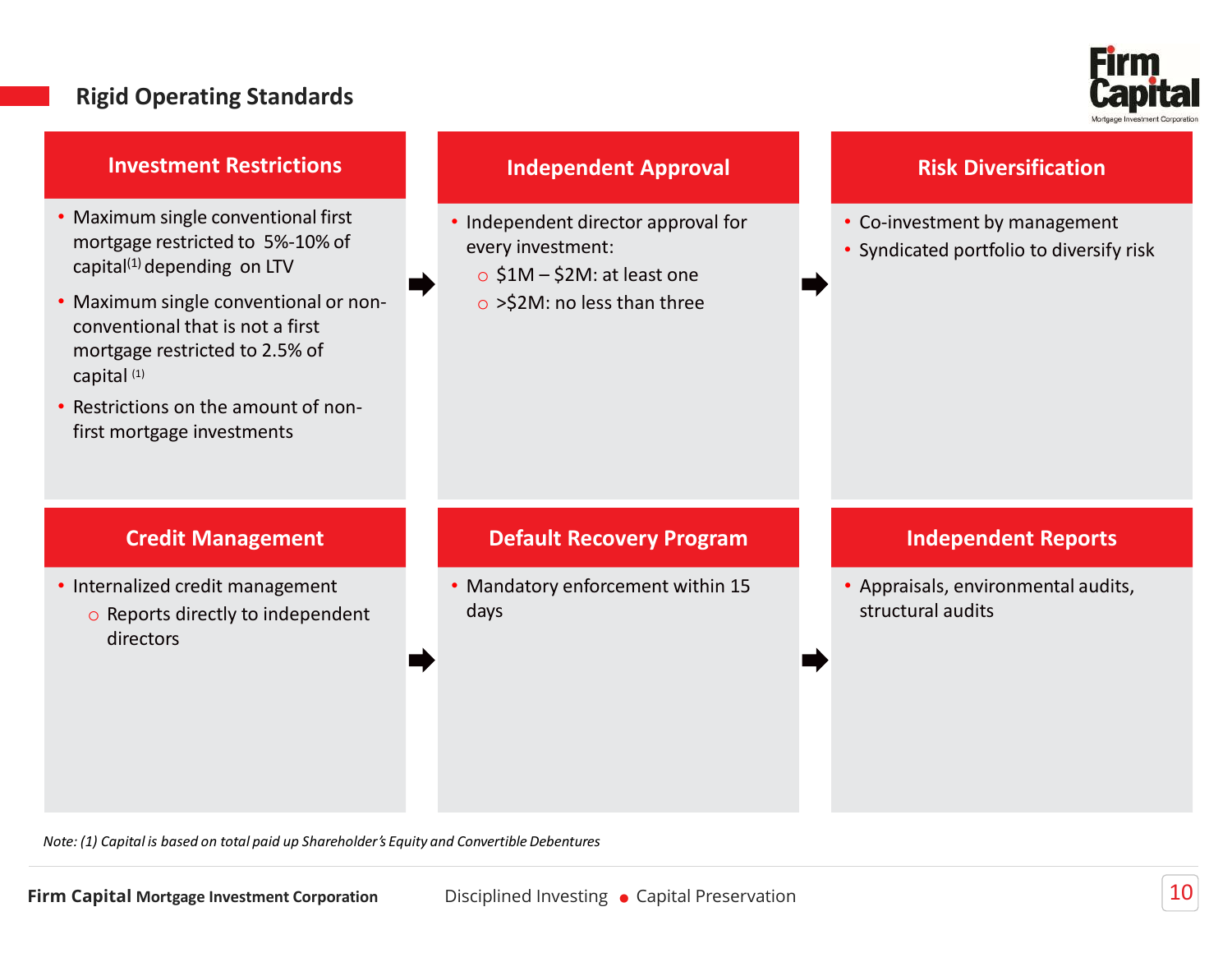#### Q1/2022 Financial Highlights



| Q1/2022 Financial Highlights                           |                                       |                                              |                                        | <b>Firm</b><br><b>apital</b>          |
|--------------------------------------------------------|---------------------------------------|----------------------------------------------|----------------------------------------|---------------------------------------|
|                                                        | <b>Quarter Ended</b><br>Mar. 31, 2022 | <b>Quarter Ended</b><br>Dec. 31, 2021        | <b>Quarter Ended</b><br>Sept. 30, 2021 | <b>Quarter Ended</b><br>Jun. 30, 2021 |
| <b>Mortgage Portfolio</b><br>(millions) <sup>(1)</sup> | \$614.5                               | \$642.5                                      | \$575                                  | \$530                                 |
| <b>Basic Profit Per Share</b>                          | \$0.232                               | \$0.234                                      | \$0.241                                | \$0.238                               |
| <b>Dividends Per Share</b>                             | \$0.234                               | \$0.246                                      | \$0.234                                | \$0.234                               |
| <b>Return on Equity</b>                                | 8.06%                                 | 8.46%                                        | 8.71%                                  | 8.53%                                 |
| <b>Loan Losses</b>                                     | <b>None</b>                           | <b>None</b>                                  | <b>None</b>                            | <b>None</b>                           |
| (1) Gross of impairment provision                      |                                       |                                              |                                        |                                       |
| irm Capital Mortgage Investment Corporation            |                                       | Disciplined Investing • Capital Preservation |                                        | $11\,$                                |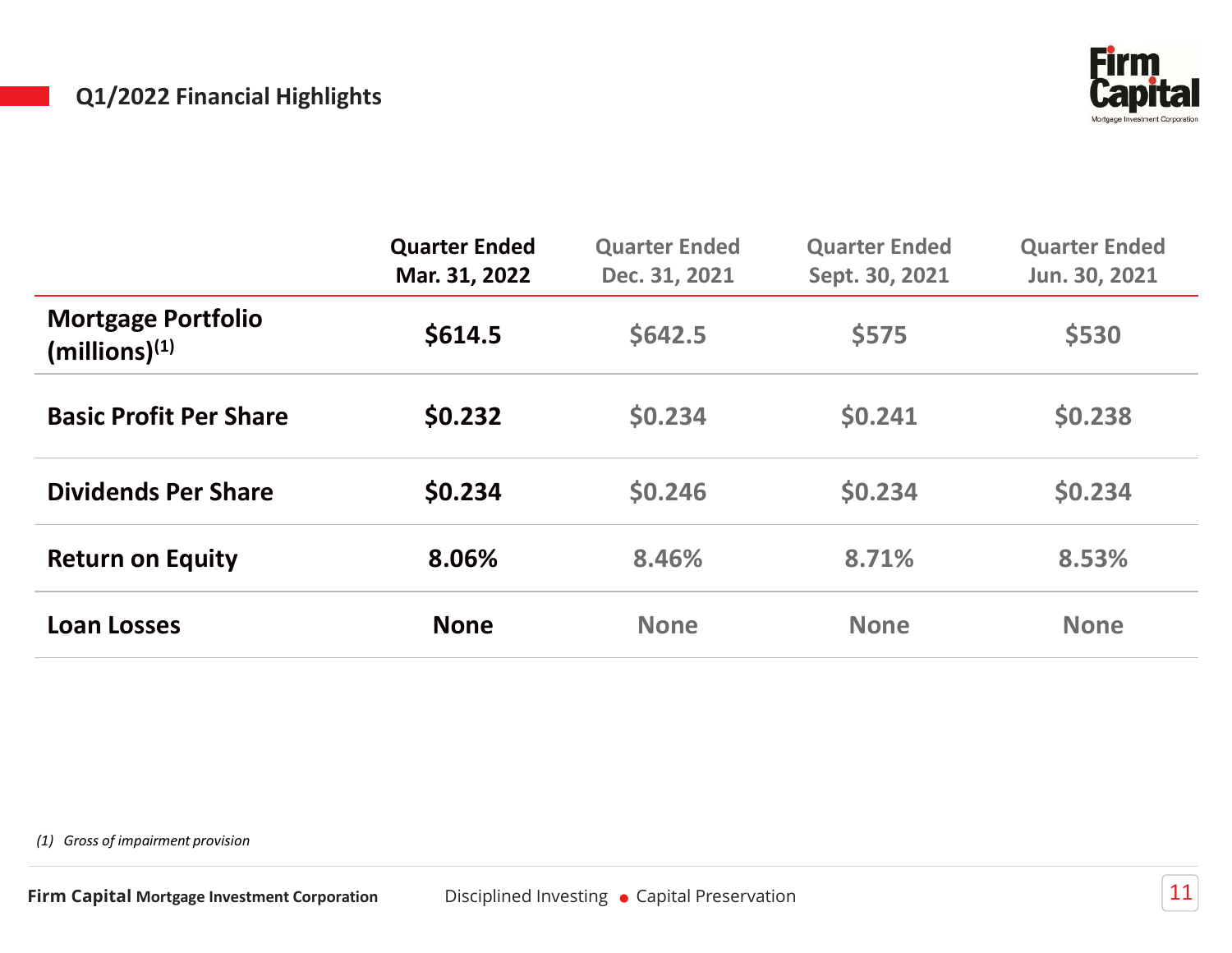#### Q1/2022 Results of Operations



|         |                                                         |                                        | <b>Capital</b>                                                                                                                                                                                                                                                                                                                                                                                                                                                                                                                                                                                                                                                                                                                                                                                      |
|---------|---------------------------------------------------------|----------------------------------------|-----------------------------------------------------------------------------------------------------------------------------------------------------------------------------------------------------------------------------------------------------------------------------------------------------------------------------------------------------------------------------------------------------------------------------------------------------------------------------------------------------------------------------------------------------------------------------------------------------------------------------------------------------------------------------------------------------------------------------------------------------------------------------------------------------|
|         | <b>Quarter Ended</b><br>Dec. 31, 2021                   | <b>Quarter Ended</b><br>Sept. 30, 2021 | <b>Quarter Ended</b><br>Jun. 30, 2021                                                                                                                                                                                                                                                                                                                                                                                                                                                                                                                                                                                                                                                                                                                                                               |
| \$12.59 | \$13.05                                                 | \$11.92                                | \$11.46                                                                                                                                                                                                                                                                                                                                                                                                                                                                                                                                                                                                                                                                                                                                                                                             |
| \$4.73  | \$5.31                                                  | \$4.35                                 | \$4.08                                                                                                                                                                                                                                                                                                                                                                                                                                                                                                                                                                                                                                                                                                                                                                                              |
| \$7.86  | \$7.74                                                  | \$7.57                                 | \$7.38                                                                                                                                                                                                                                                                                                                                                                                                                                                                                                                                                                                                                                                                                                                                                                                              |
| \$7.94  | \$8.15                                                  | \$7.33                                 | \$7.26                                                                                                                                                                                                                                                                                                                                                                                                                                                                                                                                                                                                                                                                                                                                                                                              |
|         | $$5.75^{(3)}$$                                          | $$5.635^{(2)}$$                        | $$5.61^{(1)}$$                                                                                                                                                                                                                                                                                                                                                                                                                                                                                                                                                                                                                                                                                                                                                                                      |
|         |                                                         |                                        |                                                                                                                                                                                                                                                                                                                                                                                                                                                                                                                                                                                                                                                                                                                                                                                                     |
|         | <b>Quarter Ended</b><br>Mar. 31, 2022<br>$$5.77^{(4)}$$ |                                        | (1) Impairment allowance of \$5.61 million for June 30/21 includes a fair value adjustment of \$1.48 million on investments carried at fair value, and excludes an impaired loan interest allowance<br>(2) Impairment allowance of \$5.635 million for September 30/21 includes a fair value adjustment of \$1.79 million on investments carried at fair value, and excludes an impaired loan interest<br>(3) Impairment allowance of \$5.75 million for December 31/21 includes a fair value adjustment of \$2.6 million on investments carried at fair value, and excludes an impaired loan interest<br>(4) Impairment allowance of \$5.77 million for March 31/22 includes a fair value adjustment of \$2.6 million on investments carried at fair value, and excludes an impaired loan interest |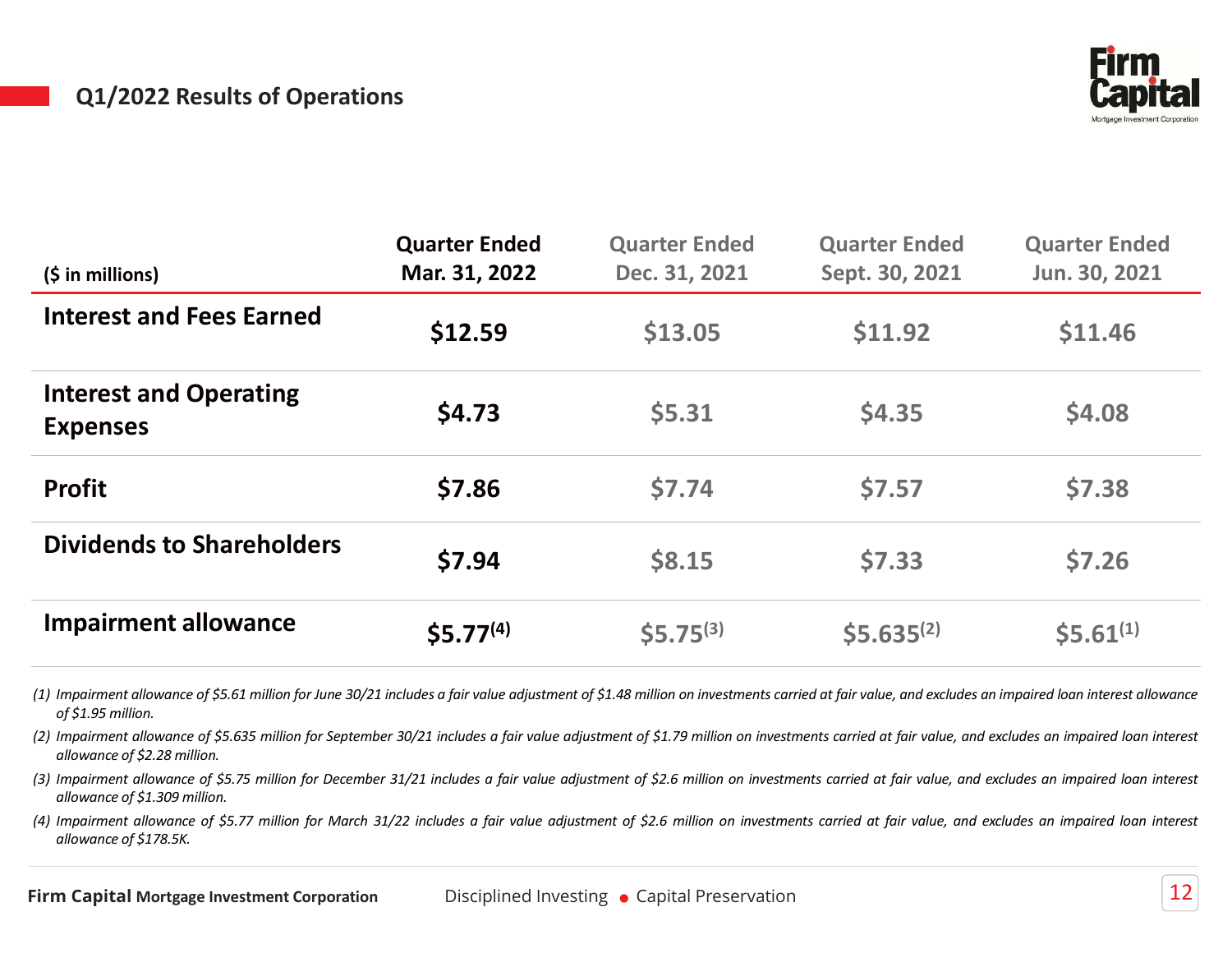#### Annualized Return on Shareholders' Equity



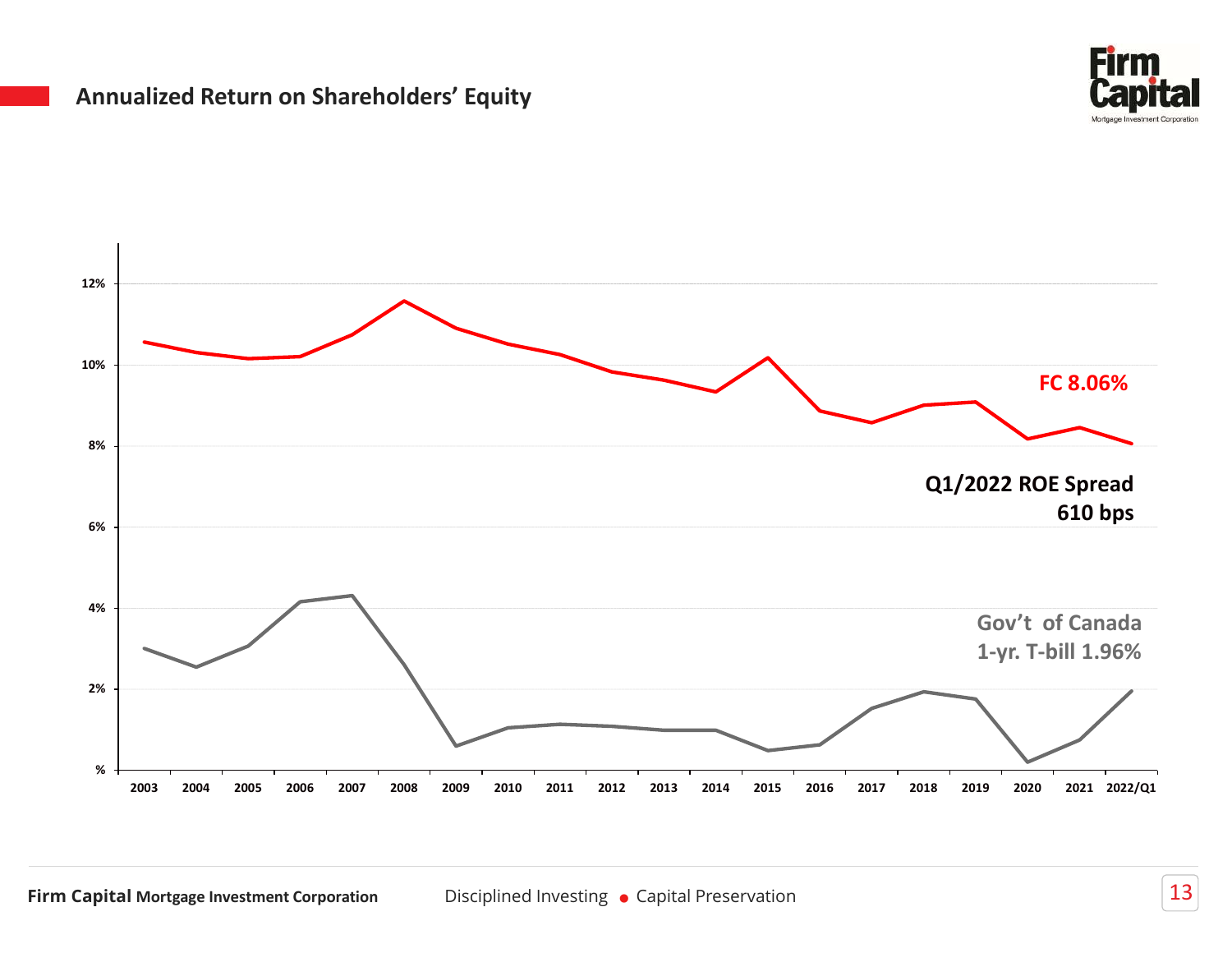

#### Stable Cash Dividends

- 
- 

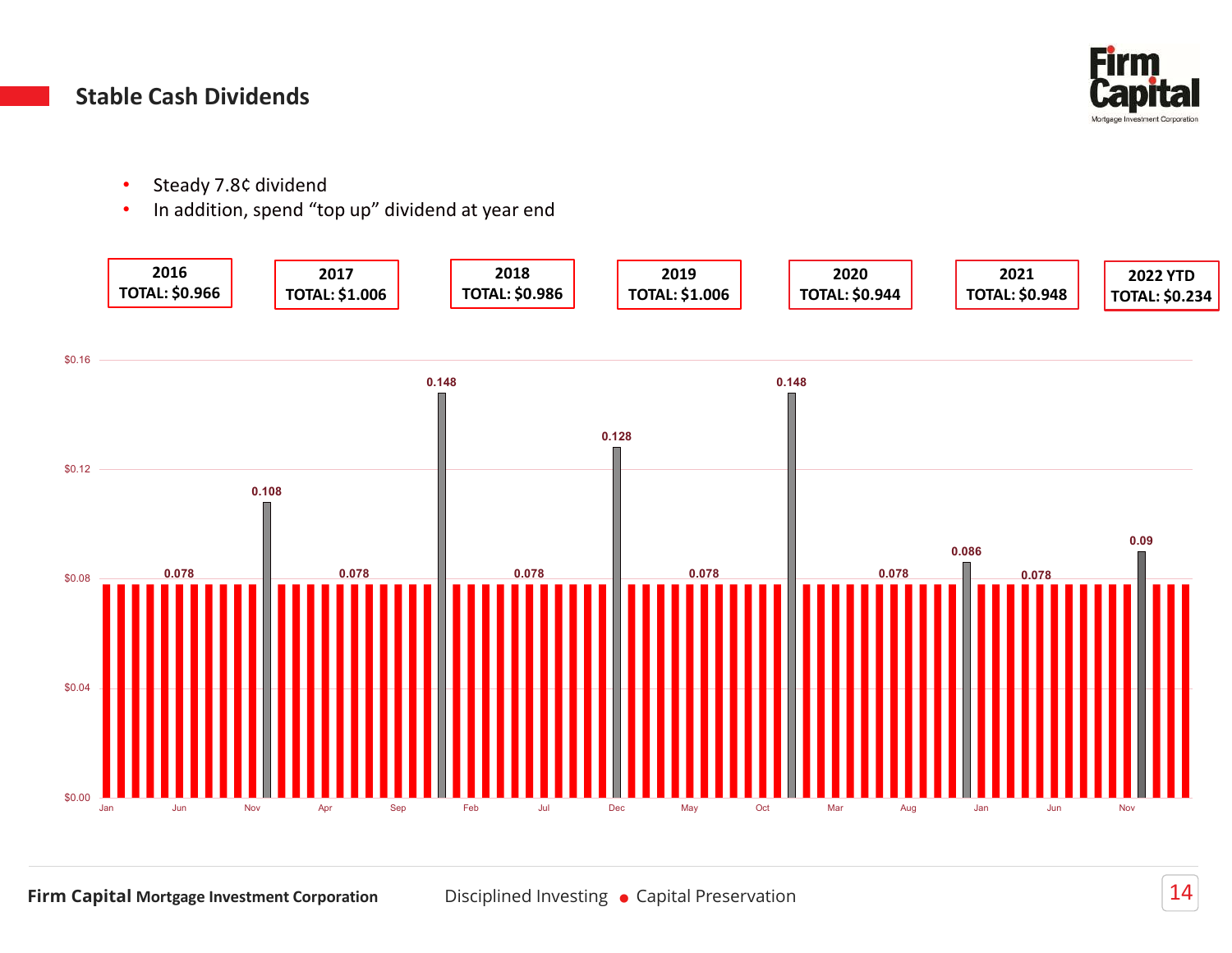

## 224 Investments in Q1/2022

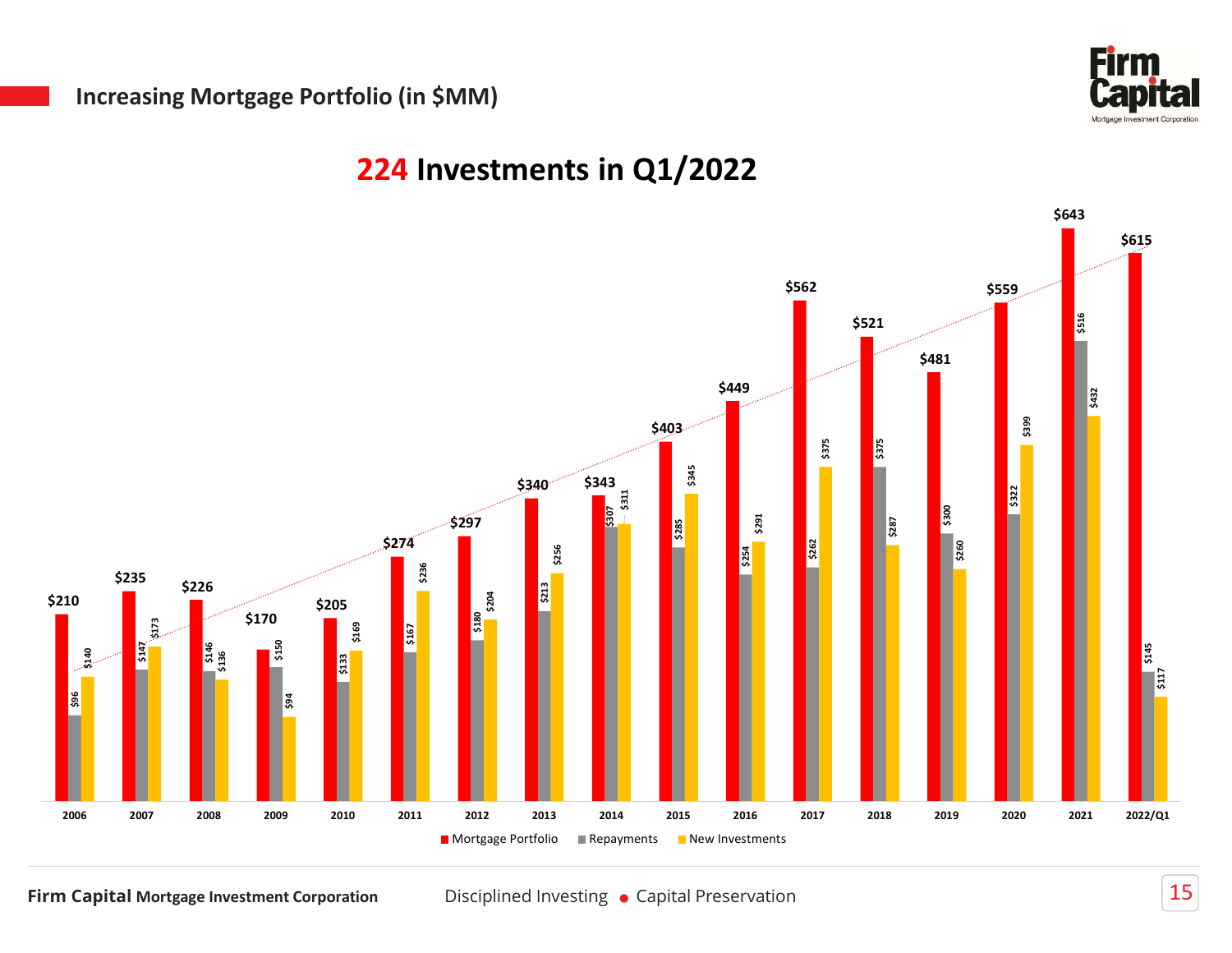#### Deal Flow



- 
- **Deal Flow<br>Significant Origination Capability<br>• 35-year track record of mortgage origination<br>• With the experience of the Mortgage Banker and strong partners, steady<br>• Co-investing with knowledgeable real estate partners ant Origination Capability**<br>• 35-year track record of mortgage origination<br>• With the experience of the Mortgage Banker and strong partners, steady deal flow with excelle<br>• Co-investing with knowledgeable real estate part **• With the experience of the Mortgage origination**<br>• With the experience of the Mortgage origination<br>• With the experience of the Mortgage Banker and strong partners, steady deal flow with excellent risk mitigation occurs **1 Flow<br>• Co-investing With Knowledgeable real estate partners**, steady deal flow with excellent risk mitig<br>• Co-investing with knowledgeable real estate partners<br>• Co-investing with knowledgeable real estate partners<br>• Tr
	-

#### Transaction Volume (in \$MM): 2012 –2022



Firm Capital Mortgage Investment Corporation Disciplined Investing • Capital Preservation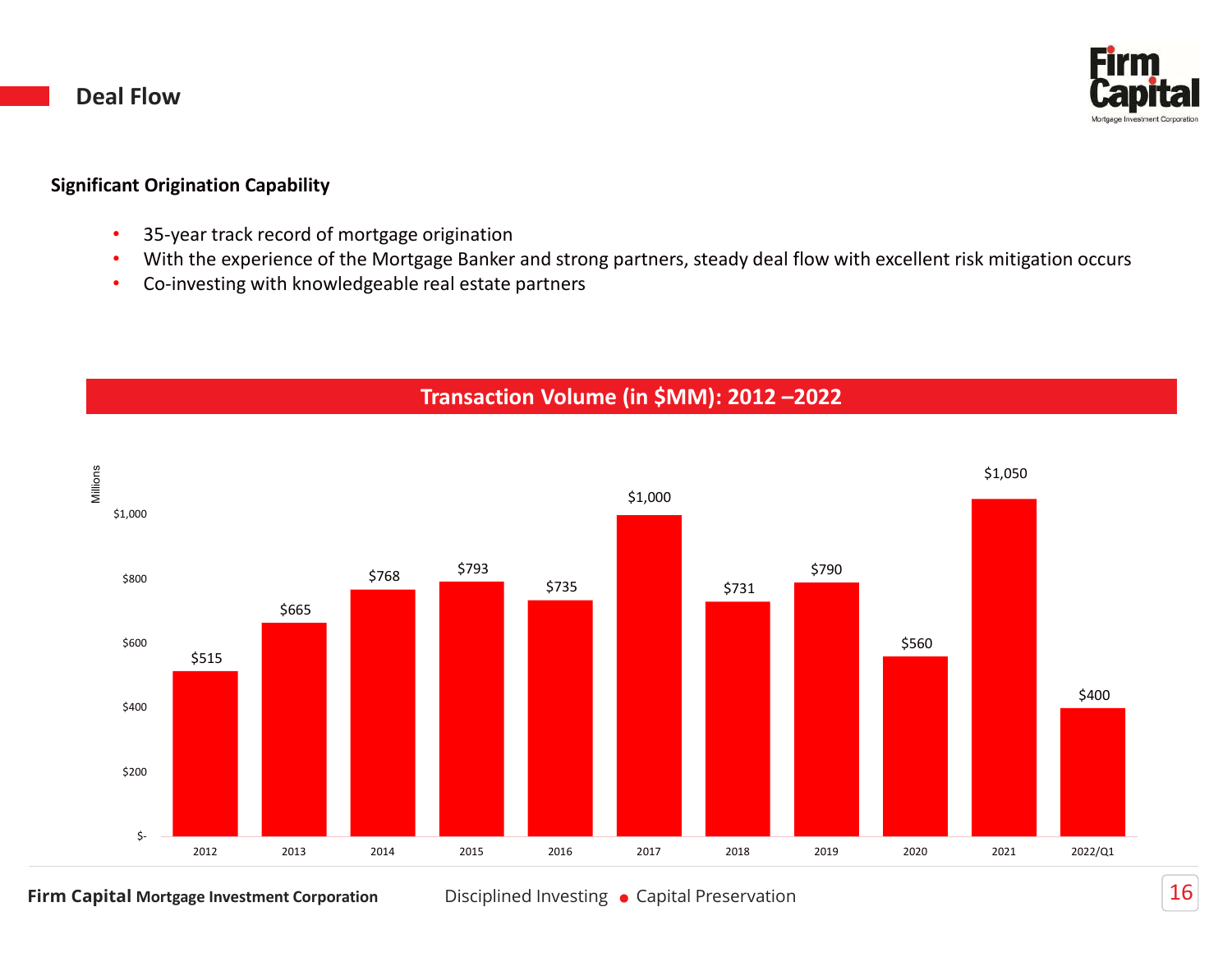

### Accessed the capital market nineteen times since October 2010



Oct-10 Aug-11 Apr-12 Apr-12 Mar-13 Jan-14 Apr-15 Dec-15 Apr-16 Dec-16 Mar-17 Jun-17 Jun-18 Nov-18 Mar-19 Nov-20 Sep-21 Nov-21 Jan-22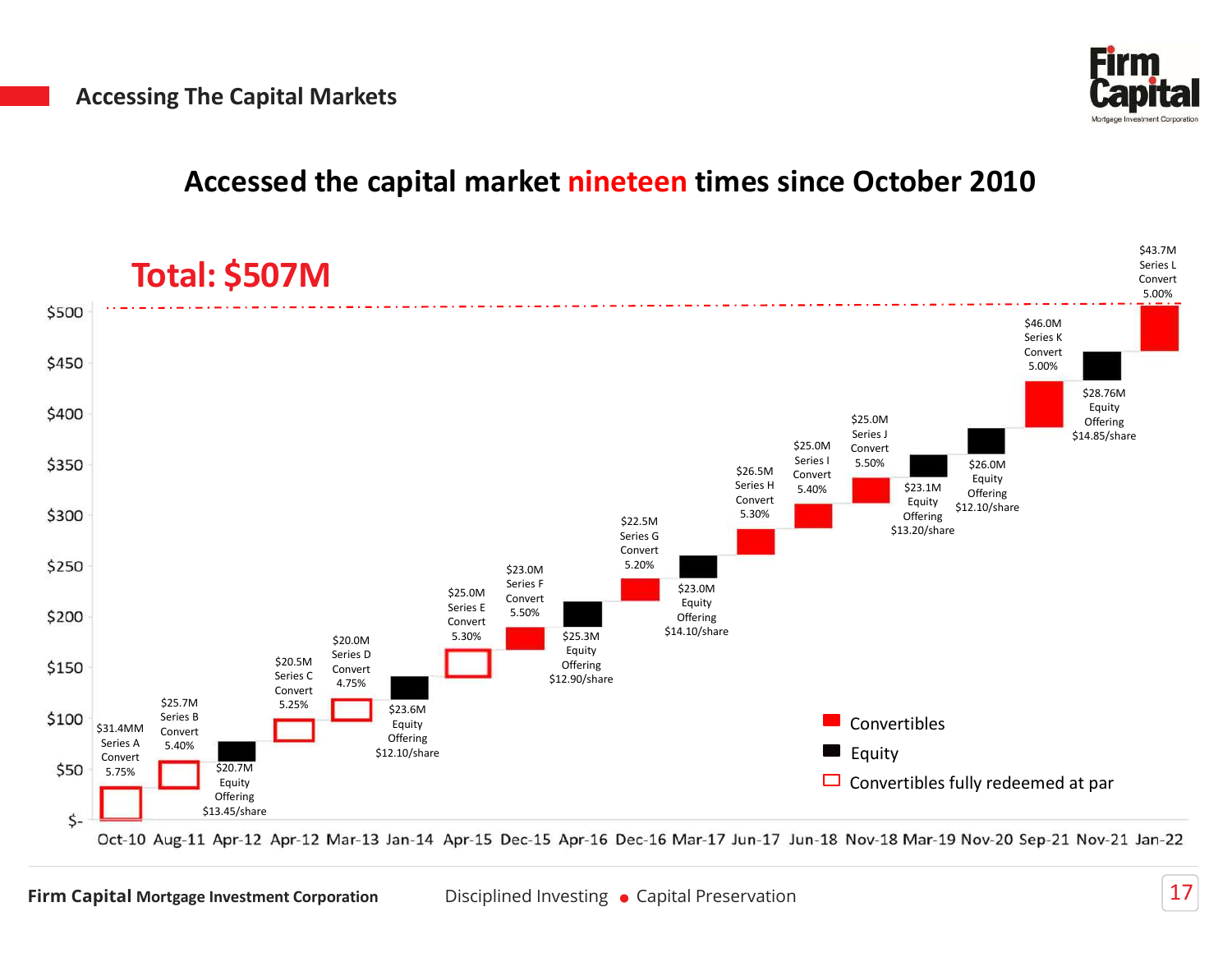#### Average Share Price & Trading Volume



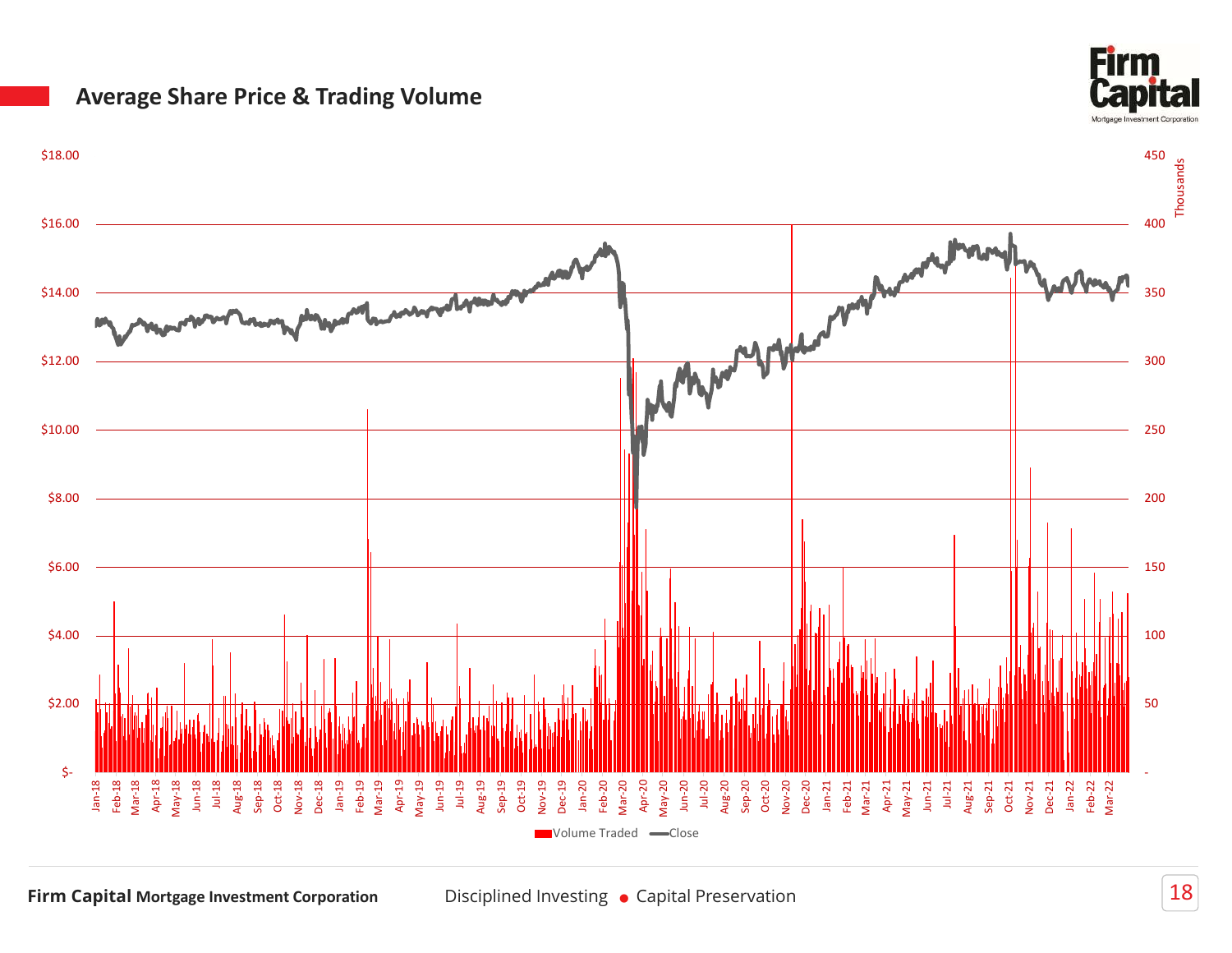

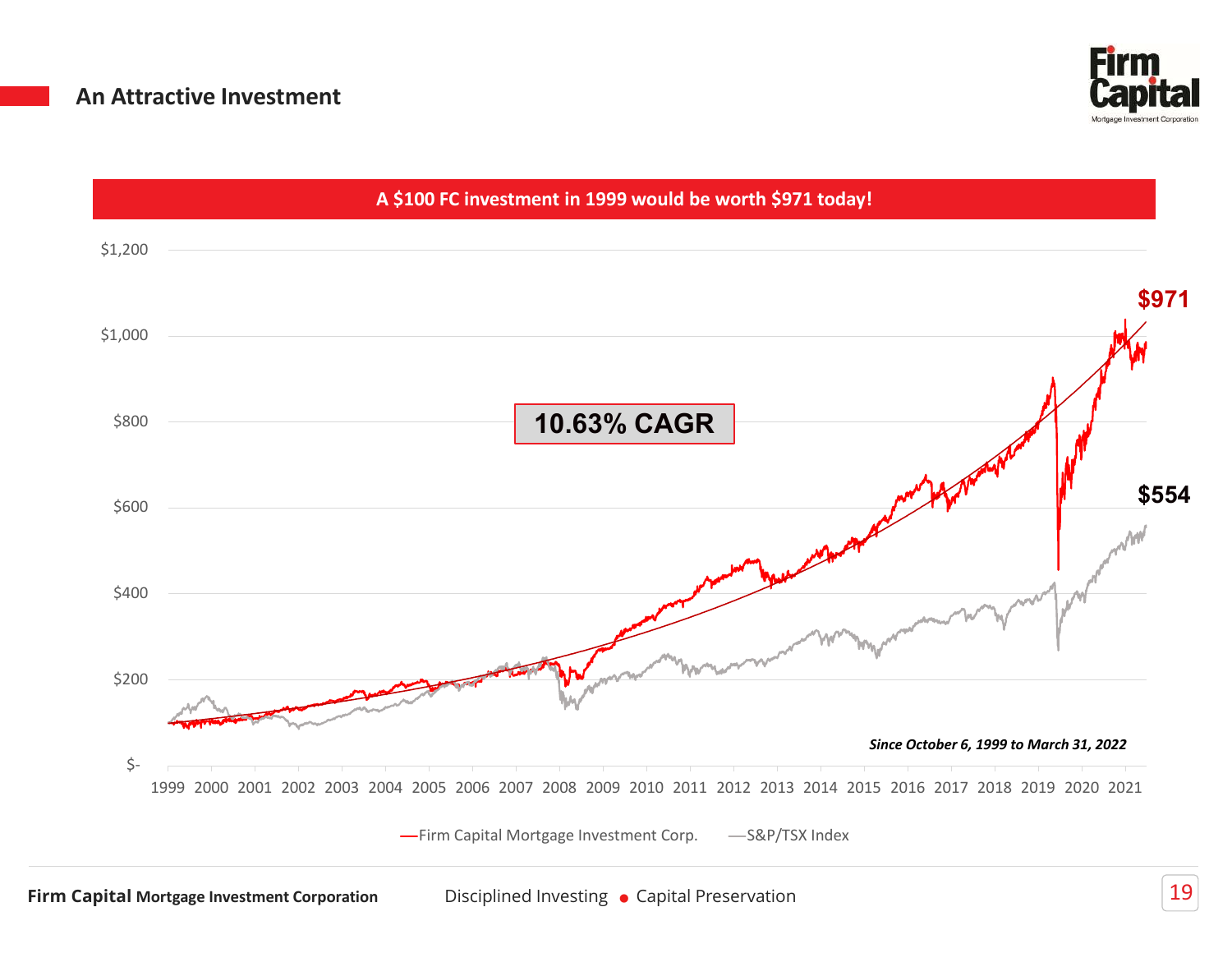#### 2022 Outlook



- The Corporation's investment portfolio (the "Investment Portfolio") has continued to revolve in 2022 with significant investment repayments and new fundings. During the three months ended March 31, 2022, new fundings and **Eirm**<br>The Corporation's investment portfolio (the "Investment Portfolio") has continued to revolve in 2022 with significant<br>investment repayments and new fundings. During the three months ended March 31, 2022, new fundin
- **2022 Outlook**<br> **Eightanor Example 10**<br> **Capital**<br> **Capital**<br> **Capital**<br> **Capital**<br> **Capital**<br> **Capital**<br> **Capital**<br> **Capital**<br> **Capital**<br> **Capital**<br> **Capital**<br> **Capital**<br> **Capital**<br> **Capital**<br> **Capital**<br> **Capital**<br> **Capi ETTM**<br>The Corporation's investment portfolio (the "Investment Portfolio") has continued to revolve in 2022 with significant<br>investment repayments and new fundings. During the three months ended March 31, 2022, new funding **Corporation's investment portfolio (the "investment Portfolio") has continued to revolve in 2022 with significant investment repayments and new fundings. During the three months ended March 31, 2022, new fundings and disc Prime 1992 Dutlook**<br>
The Corporation's investment portfolio (the "Investment Portfolio") has continued to revolve in 2022 with significant<br>
investment repayments and new fundings. During the three months ended March 31, 2 **Example 10.12 and the material signs of deterioration in the Investment Portfolio as a result of any impact from 2022 with significant investments were \$117 million and \$145 million respectively (2021 – \$112 million and** EXECTED COVIDIOOK<br>
The Corporation's investment portfolio (the "Investment Portfolio") has continued to revolve in 2022 with significant<br>
investment repayments and new fundings. During the three months ended March 31, 2022 The Corporation's investment portfolio (the "Investment Portfolio") has continued to revolve in 2022 with significant<br>investment repayments and new fundings. During the three months ended March 31, 2022, new fundings and d • The Corporation's investment portfolio (the "investment Portfolio") has continued to revolve in 2022 with significant investment repayments and new fundings. During the three months ended March 31, 2022, new fundings and such, the Corporation does not have any investment exposure to the investment policy of holding a hard line on<br>acceptable exposure levels, borrower quality and warranted interest rate pricing. A significant component of th
- Corporation's investments has interest rates that are Bank Prime rate based.<br>
Prime rate, and particularly the increase in April 2022, has translated into an interest rate.<br>
There continues to be no material signs of deter
- 
-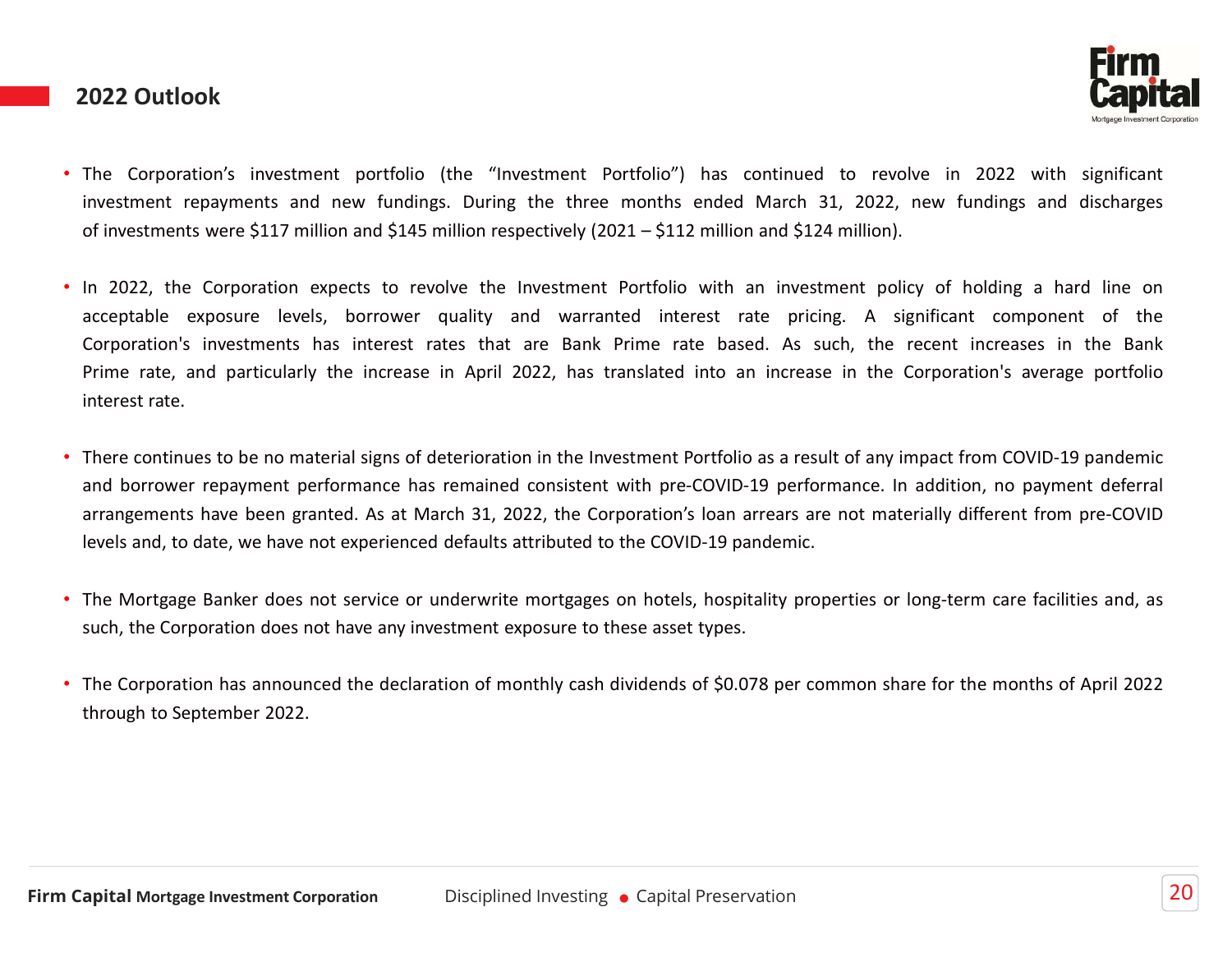#### Board of Directors



|                      | <b>Board of Directors</b>                                       |                                                                                                                                                                                                                                                                                                 |  |
|----------------------|-----------------------------------------------------------------|-------------------------------------------------------------------------------------------------------------------------------------------------------------------------------------------------------------------------------------------------------------------------------------------------|--|
|                      | <b>Stanley Goldfarb</b><br>Chairman, Independent Director       | CEO of Goldfarb Management Services Limited<br>Chairman & Trustee of Firm Capital Property Trust (TSX: FCD.UN)                                                                                                                                                                                  |  |
| Independent Director | <b>Anthony Heller</b><br>Independent Director                   | President of Plazacorp Investments Limited                                                                                                                                                                                                                                                      |  |
|                      | <b>Larry Shulman</b><br>Independent Director                    | Retired Senior Partner of Goldfarb, Shulman, Patel & Co.                                                                                                                                                                                                                                        |  |
|                      | <b>Geoffrey Bledin</b><br>Independent Director                  | • Trustee of Firm Capital Property Trust (TSX: FCD.UN)<br>Chairman & Trustee of Firm Capital Apartment REIT (TSXV: FCA.U/FCA.UN)<br>Chairman & Trustee of Firm Capital Private Equity Realty Trust<br>Past President and CEO of Equitable Trust Company<br>Former Partner with Price Waterhouse |  |
|                      | <b>Morris Fischtein</b><br>Independent Director                 | President of High City Holdings<br>Past President of Security Trust                                                                                                                                                                                                                             |  |
|                      | Keith L. Ray<br>Independent Director                            | • CEO of Realvest Management<br><b>Former Partner with KPMG LLP</b>                                                                                                                                                                                                                             |  |
|                      | The Honourable Joe Oliver, PC<br>Independent Director           | Former Minister of Finance, Minister of Natural Resources and Member of Parliament<br>• Chair of The Ontario Independent Electricity System Operator                                                                                                                                            |  |
|                      | The Honourable Francis (Frank) Newbould<br>Independent Director | • Former head of the Commercial List of the Ontario Superior Court of Justice<br>• Counsel to the law firm Thorton Grout Finnigan LLP                                                                                                                                                           |  |
|                      | <b>Eli Dadouch</b><br>President & CEO                           | • Founder, President & CEO of Firm Capital Organization<br>• Vice Chairman, Co-CIO & Trustee of Firm Capital Property Trust (TSX: FCD.UN)<br>• Vice Chairman of Firm Capital Apartment REIT (TSXV: FCA.U/FCA.UN)<br>• CEO & Chairman of Firm Capital Private Equity Realty Trust                |  |
| Executive Director   | <b>Jonathan Mair</b><br>EVP & COO                               | • Vice President, Mortgage Banking of Firm Capital Corporation<br>• Co-CIO & Trustee of Firm Capital Property Trust (TSX: FCD.UN)<br>• Trustee of Firm Capital Private Equity Realty Trust                                                                                                      |  |
|                      | <b>Ryan M. Lim</b><br><b>CFO</b>                                | • Former CFO of Rapport Credit Union<br>• Former Manager of Finance at TD Bank Financial Group and Ernst & Young LLP                                                                                                                                                                            |  |
|                      | <b>Michael Warner</b><br>Director                               | • Senior VP, Mortgage Lending of Firm Capital Corporation                                                                                                                                                                                                                                       |  |
|                      | <b>Victoria Granovski</b><br>Director                           | • Trustee of Firm Capital Property Trust (TSXV: FCD.UN)                                                                                                                                                                                                                                         |  |
|                      |                                                                 |                                                                                                                                                                                                                                                                                                 |  |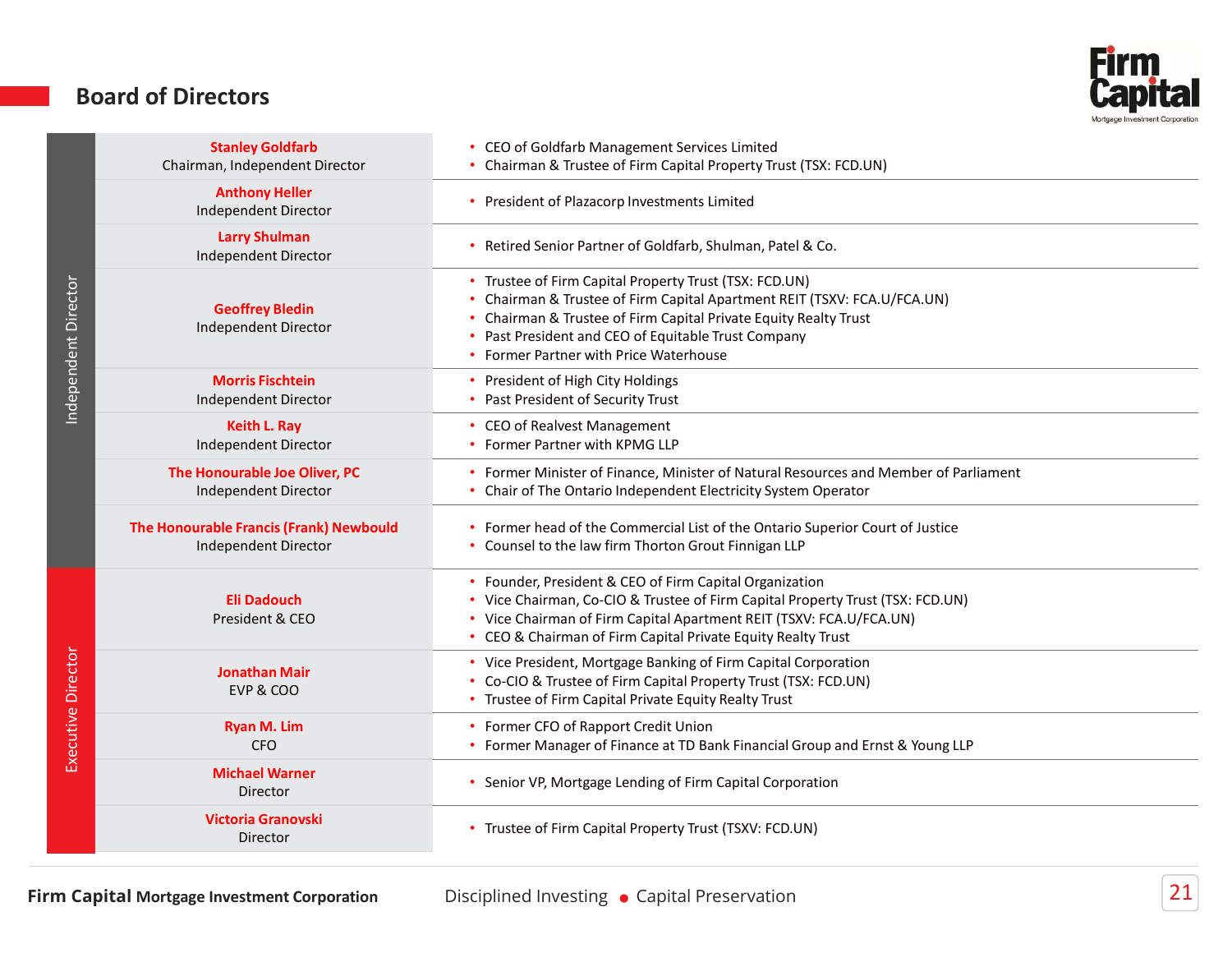#### Contact Information



# OUR CORE PRINCIPLES

INNOVATION

#### **TRUST**





#### **RELATIONSHIPS**

Firm Capital builds strong, long-<br>
Nortgage Investment Capparation<br>
Firm Capital builds strong, long-<br>
term relationships with its<br>
partners, investors and clients.<br>
, Canada. Since 1988, Firm Capital **Capital**<br> **Capital**<br> **RELATIONSHIPS**<br>
Firm Capital builds strong, long-<br>
relationships with its<br>
partners, investors and clients.<br>
, Canada. Since 1988, Firm Capital<br>
ents in the private and public real

FOR ADDITIONAL INFORMATION, PLEASE CONTACT:<br>
From Capital is a real estate private equity investment firm and alternative investment manager based in Toronto, Can<br>
from Capital is a real estate private equity investment fi Firm Capital is a real estate private equity investment firm and alternative investment manager based in Toronto, Canada. Since 1988, Firm Capital<br>
Firm Capital is a real estate private equity investment firm and alternati Contact Information<br>
Cour partners, investors and<br>
OUR CORE PRINCIPLES<br>
Form Capital opportunistically the movement of the US and the propriation.<br>
Firm Capital si a real estate private equity investment firm and alternati **Example 11 Contact Information**<br> **Example 12 Contact PRINCIPLES**<br>
THE CORE PRINCIPLES<br>
Our partners, investors and  $\frac{1}{2}$ <br>
our partners, investors and  $\frac{1}{2}$ <br>
Frim Capital is a real estate private equity investment Contact Information<br>
TRUST<br>
TRUST<br>
TRUST<br>
TRUST<br>
Conce partners, investors and<br>
cleans can roust Firm Capital to<br>
cleans can roust Firm Capital to<br>
cleans can roust Firm Capital to<br>
cleans can roust Firm Capital to<br>
Firm C WHIST TRUST<br>
TRUST<br>
TRUST<br>
Conceptions can trust Firm Gapital to<br>
clearls can trust Firm Gapital to<br>
clearls can trust Firm Gapital to<br>
execute on our commitment.<br>
Firm Gapital is a real estate private equity investment fi relationships. FRUST<br>
OUR CORE PRINCIPLES<br>
Our partners, investors and<br>
Clients can trust Firm Capital to<br>
Eleients can trust Firm Capital to<br>
Eleients can trust Firm Capital to<br>
Sexecute on our commitment.<br>
Sexecute on the structuring a formation<br>
CUR CORE PRINCIPLES<br>
TRUST<br>
Our partners, investors and<br>
Clients can trust Firm Capital to<br>
execute on our commitment.<br>
So a real estate private equity investment firm and alternative investment manager based in FINCIPLE<br>
TRUST<br>
OUR CORE PRINCIPLE<br>
TRUST<br>
Execute on our commitment.<br>
Sexecute on our commitment.<br>
Sexecute on our commitment.<br>
Sexecute on our commitment.<br>
Sexecute on our commitment.<br>
Sexecute on our commitment.<br>
Sexec E PRINCIPLES<br>
INNOVATION<br>
Firm Capital brings an<br>
innovative approach to<br>
structuring a transaction.<br>
Iternative investment manager based in Toronto, Canada. Since 1988, Firm Capital<br>
Iternative investment manager based in E PRINCIPLES<br>
INNOVATION<br>
Firm Capital brings an<br>
innovative approach to<br>
structuring a transaction.<br>
Iternative investment manager based in Toronto, Canada. Since 1988, Firm Capital<br>
Iternative investment manager based in **EPRINCIPLES**<br>
STRINGIPLES<br>
STRINGIPLES<br>
INNOVATION<br>
Innovative approach to<br>
discussion.<br>
Internative investment manager based in Toronto, Canada. Since 1988, Firm Capit<br>
Iternative investment manager based in Toronto, Can **EITM**<br> **Capital**<br> **RELATIONSHIPS**<br>
Firm Capital builds strong, long-<br>
relationships with its<br>
partners, investors and clients.<br>
D, Canada. Since 1988, Firm Capital<br>
ents in the private and public real

| Eli Dadouch                 | <b>Sandy Poklar</b>                | Jonathan Mair   |
|-----------------------------|------------------------------------|-----------------|
| President & CEO             | <b>EVP &amp; Managing Director</b> | EVP & COO       |
| T: 416.635.0221 X 231       | T: 416.635.0221 X 235              | T: 416.635.0221 |
| E: edadouch@firmcapital.com | E: spoklar@firmcapital.com         | E: imair@firmca |

T: 416.635.0221 X 235 Sandy Poklar

T: 416.635.0221 X 235 Jonathan Mair E: jmair@firmcapital.com

Victoria Moayedi Ryan Lim EVP & COO Chief Financial Officer Director, Investo E: jlim@firmcapital.com

Director, Investor Relations & Private Client Capital T: 416.635.0221 X 233 T: 416.635.0221 X 229

T: 416.635.0221 X 270

E: vmoayedi@firmcapital.com

163 Cartwright Avenue, Toronto, Ontario, Canada M6A 1V5

T: 416.635.0221 www.FirmCapital.com